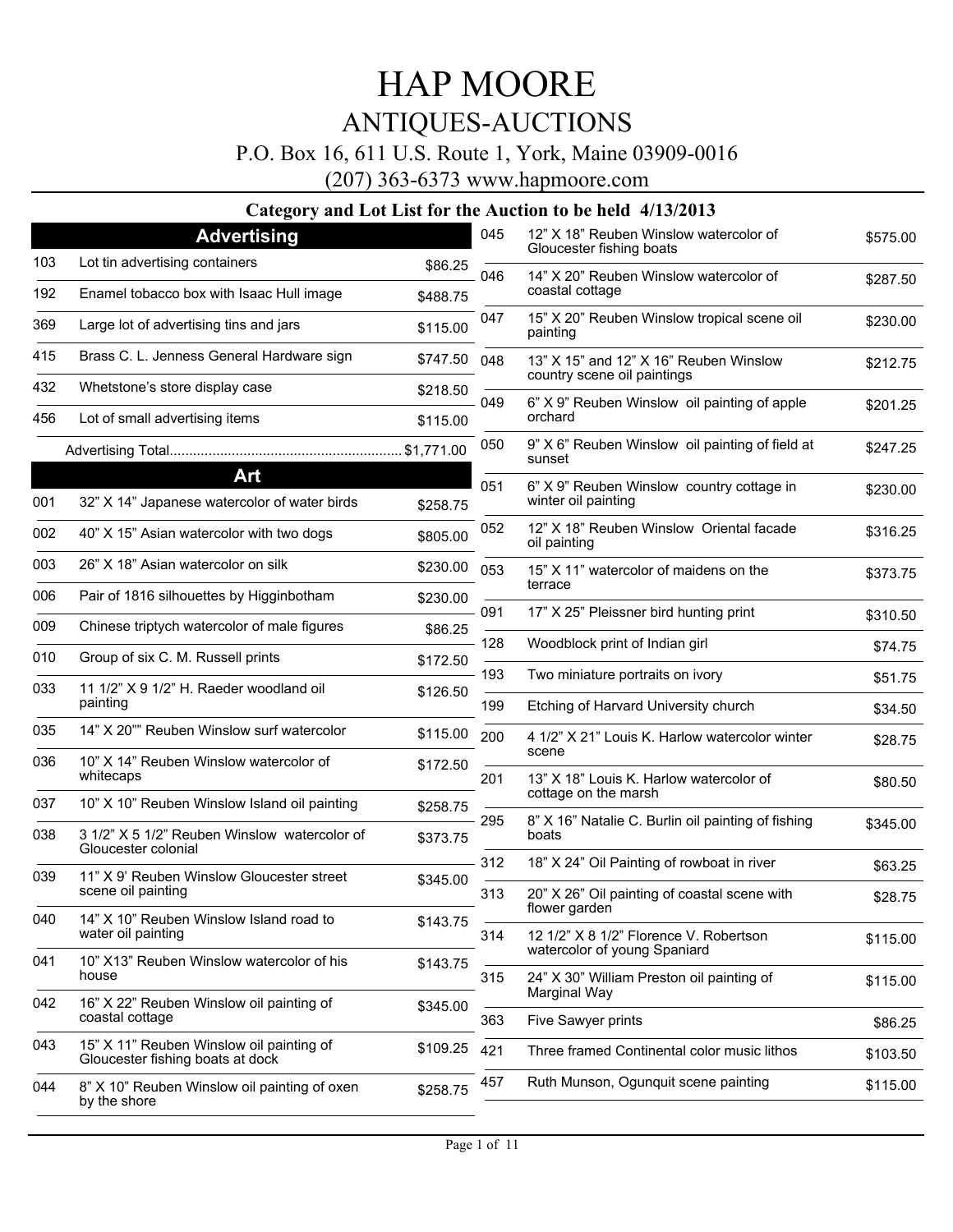### P.O. Box 16, 611 U.S. Route 1, York, Maine 03909-0016

(207) 363-6373 www.hapmoore.com

|     | $\alpha$ and $\alpha$ and $\alpha$ and $\alpha$ and $\alpha$                                 |             |     |                                               |            |
|-----|----------------------------------------------------------------------------------------------|-------------|-----|-----------------------------------------------|------------|
| 464 | 32" X 13" signed Japanese print of grouse in<br>the garden                                   | \$28.75     |     | China                                         |            |
| 465 | 13" X 9 1/2" R.T. Baker floral watercolor still                                              | \$34.50     | 017 | Elk-decorated Nippon smoking set              | \$201.25   |
|     | life                                                                                         |             | 129 | Ironstone tureen                              | \$86.25    |
| 467 | Leo Cherne 1955 bronzed plaster head of A.<br>Schweitzer                                     | \$28.75     | 131 | Fourteen Harvard 1927 Commemorative<br>plates | \$201.25   |
| 473 | 14" X 21" Indistinctly signed watercolor of<br>dock scene                                    | \$86.25     | 133 | Twelve Limoges gilt-decorated plates          | \$373.75   |
| 478 | C. & I. print, "The Home of the Deer"                                                        | \$126.50    | 134 | Set of Twelve 1941 Harvard plates             | \$115.00   |
| 479 | Charles Brothers print, "Summer Scene"                                                       | \$201.25    | 135 | Set of seven Exeter Academy plates            | \$115.00   |
| 485 | Two Japanese scrolls                                                                         | \$632.50    | 136 | 19th C parian teapot                          | \$86.25    |
| 492 | Avril Roy Shoudbury 1955 conte drawing                                                       | \$57.50     | 137 | Set of Aynsley decorated cups and saucers     | \$86.25    |
| 494 | 20" X 16" 19th C charcoal of gentleman                                                       | \$40.25     | 139 | Doulton-Burslem twelve serving dessert set    | \$345.00   |
| 509 | Three Chikanobo woodblock prints                                                             | \$488.75    | 140 | Peacock decorated soft paste tea group        | \$546.25   |
| 512 | 49" X 16" Japanese print                                                                     | \$460.00    | 159 | Japanese dessert set                          | \$132.25   |
| 513 | 23 1/2" X 8 1/2" Japanese print                                                              | \$34.50     | 164 | Large lot of wedding band china               | \$115.00   |
| 516 | 8" X 6" Reuben Winslow oil painting of couple<br>in doorway                                  | \$258.75    | 174 | Canton warming dish and meat platter          | \$402.50   |
|     |                                                                                              |             | 175 | Two Canton covered vegetable dishes           | \$402.50   |
|     | <b>Books</b>                                                                                 | \$10,879.00 | 176 | Lot of misc. Canton serving pieces            | \$373.75   |
| 011 | Five vols. of Plutarch's Lives                                                               | \$11.50     | 177 | Large lot of Canton serving pieces            | \$138.00   |
| 093 | King's 1902 Philidelphia and Notable                                                         | \$63.25     | 178 | Lot of misc. Canton serving pieces            | \$63.25    |
|     | Philadelphians                                                                               |             | 186 | 9" Oval soft paste basket                     | \$115.00   |
| 287 | 1789 Three Years Travels through the Interior<br>Parts of North America by Capt. John Carvel | \$126.50    | 188 | Three pieces early blue transferware          | \$120.75   |
| 288 | Book lot                                                                                     | \$74.75     | 191 | Royal Doulton "Owd Willum" and "Lydia"        | \$115.00   |
| 446 | Book: Jenness' 1873 Isle of Shoals                                                           | \$23.00 250 |     | Large set of Spode Trade Winds Blue china     | \$1,380.00 |
| 447 | Lot of misc. books and ephemera                                                              | \$51.75 344 |     | Nippon chocolate set                          | \$80.50    |
|     |                                                                                              | \$350.75    | 346 | Czech. canister set                           | \$17.25    |
|     | <b>Buttons</b>                                                                               |             | 400 | Large lot of misc. old china                  | \$339.25   |
| 102 | Small lot of buttons                                                                         | \$40.25     | 441 | Lot of misc. transferware                     | \$155.25   |
| 372 | Lot of buttons                                                                               | \$120.75    | 442 | Eight Tyrolean transferware plates and        | \$460.00   |
|     |                                                                                              |             |     | platter                                       |            |
|     |                                                                                              |             | 443 | Lot of Mulberry Jeddo transferware            | \$109.25   |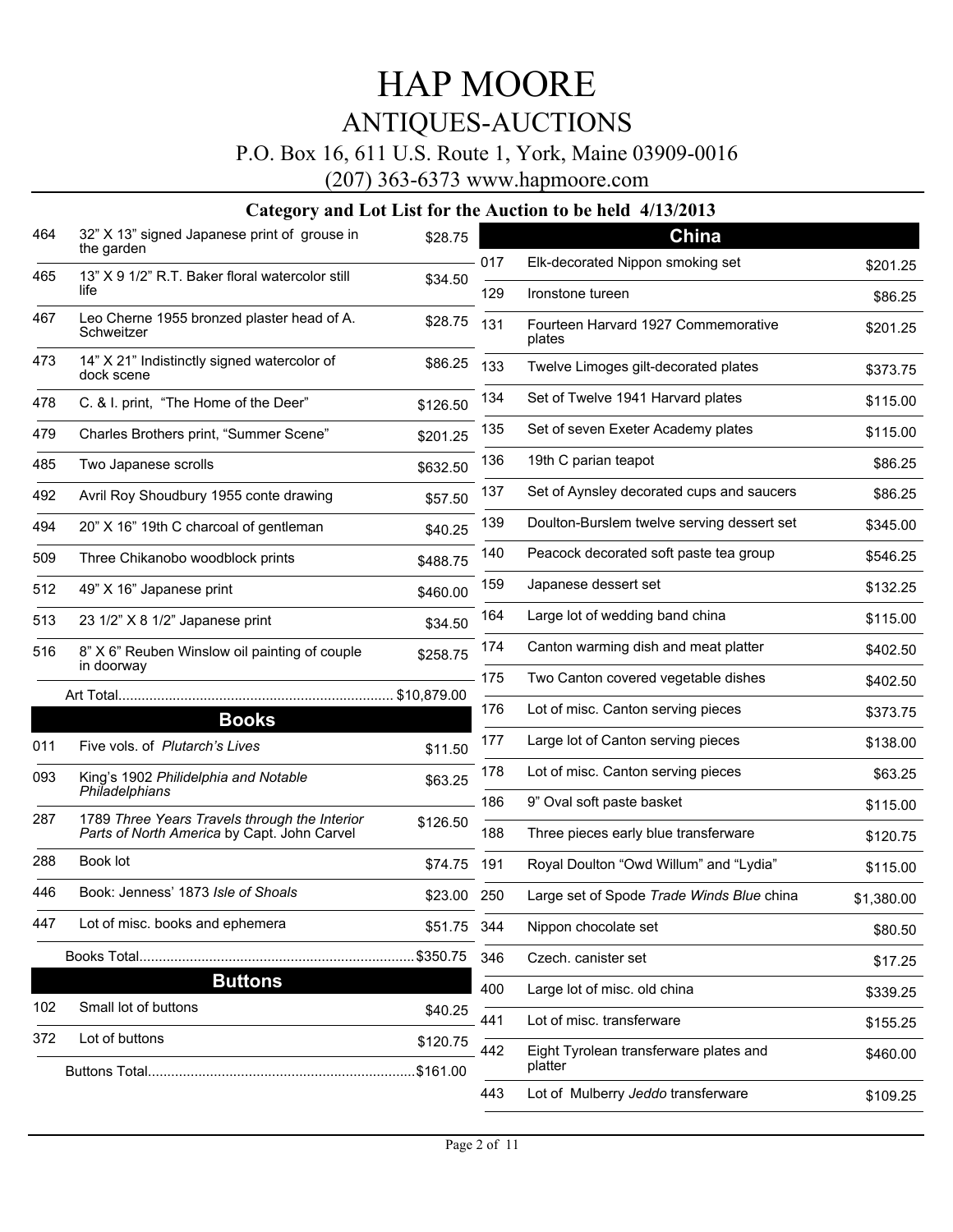### P.O. Box 16, 611 U.S. Route 1, York, Maine 03909-0016

(207) 363-6373 www.hapmoore.com

| 19" Deep blue View of Brecknock platter        | \$258.75                                                                                                                                     | 511                                        | 1909 New England Summer Resort RR map         | \$143.75                                                                                                                                                                                                                                                                                                |
|------------------------------------------------|----------------------------------------------------------------------------------------------------------------------------------------------|--------------------------------------------|-----------------------------------------------|---------------------------------------------------------------------------------------------------------------------------------------------------------------------------------------------------------------------------------------------------------------------------------------------------------|
| 9 1/2" Whielden plate                          | \$488.75                                                                                                                                     |                                            |                                               |                                                                                                                                                                                                                                                                                                         |
|                                                |                                                                                                                                              |                                            | <b>Ethnographic</b>                           |                                                                                                                                                                                                                                                                                                         |
| <b>Clocks</b>                                  |                                                                                                                                              | 198                                        | Two early American Indian stone tools         | \$575.00                                                                                                                                                                                                                                                                                                |
| Mission oak wall clock                         | \$40.25                                                                                                                                      |                                            |                                               |                                                                                                                                                                                                                                                                                                         |
| Ithaca tall clock                              | \$115.00                                                                                                                                     |                                            | <b>Firehouse</b>                              |                                                                                                                                                                                                                                                                                                         |
|                                                | \$155.25                                                                                                                                     | 476                                        | Tiger maple drop leaf table                   | \$862.50                                                                                                                                                                                                                                                                                                |
| <b>Dolls</b>                                   |                                                                                                                                              |                                            |                                               | \$862.50                                                                                                                                                                                                                                                                                                |
| 6" bisque doll, matchstick doll and            | \$201.25                                                                                                                                     |                                            |                                               |                                                                                                                                                                                                                                                                                                         |
|                                                |                                                                                                                                              |                                            |                                               | \$460.00                                                                                                                                                                                                                                                                                                |
|                                                |                                                                                                                                              |                                            | Bow-front four drawer chest                   | \$690.00                                                                                                                                                                                                                                                                                                |
|                                                |                                                                                                                                              | 030                                        | Victorian shaving stand on twist column       | \$126.50                                                                                                                                                                                                                                                                                                |
|                                                |                                                                                                                                              | 031                                        | Marble top sewing stand                       | \$287.50                                                                                                                                                                                                                                                                                                |
|                                                | \$51.75                                                                                                                                      | 059                                        | Two 19th C carved Russian side chairs         | \$201.25                                                                                                                                                                                                                                                                                                |
| Lot of bisque dolls                            | \$345.00                                                                                                                                     | 060                                        | Set of six Empire side chairs                 | \$241.50                                                                                                                                                                                                                                                                                                |
| Bisque head doll, trunk, cradle and clothes    | \$149.50                                                                                                                                     | 061                                        |                                               | \$1,380.00                                                                                                                                                                                                                                                                                              |
| Lot of small bisque dolls                      | \$161.00                                                                                                                                     | 062                                        |                                               | \$57.50                                                                                                                                                                                                                                                                                                 |
| Lot of misc. early cloth and composition dolls | \$201.25                                                                                                                                     | 067                                        |                                               | \$230.00                                                                                                                                                                                                                                                                                                |
| Sasha 102-5 doll in box with trunk             | \$126.50                                                                                                                                     |                                            |                                               | \$287.50                                                                                                                                                                                                                                                                                                |
| Doll hoosier                                   | \$28.75                                                                                                                                      |                                            |                                               | \$3,450.00                                                                                                                                                                                                                                                                                              |
| Oak doll dresser and commode                   | \$51.75                                                                                                                                      |                                            |                                               | \$28.75                                                                                                                                                                                                                                                                                                 |
| Victorian wicker doll carriage                 | \$97.75                                                                                                                                      |                                            |                                               |                                                                                                                                                                                                                                                                                                         |
| Wire doll carriage                             |                                                                                                                                              |                                            |                                               | \$1,955.00                                                                                                                                                                                                                                                                                              |
|                                                |                                                                                                                                              |                                            | Maine                                         | \$546.25                                                                                                                                                                                                                                                                                                |
| <b>Ephemera</b>                                |                                                                                                                                              | 117                                        | Portsmouth wing chair                         | \$3,737.50                                                                                                                                                                                                                                                                                              |
| Three 14k NH medals                            | \$891.25                                                                                                                                     | 221                                        | Graduated four drawer birch chest             | \$690.00                                                                                                                                                                                                                                                                                                |
| Lot of postcards and Valentines                | \$293.25                                                                                                                                     | 223                                        | Reverse-painted Federal mirror                | \$230.00                                                                                                                                                                                                                                                                                                |
| E. C. Andrews 1826 Dover NH store log          | \$195.50                                                                                                                                     | 224                                        | 18th C oak stepback cupboard/seat             | \$690.00                                                                                                                                                                                                                                                                                                |
| Travel album                                   | \$63.25                                                                                                                                      | 225                                        | One drawer mahogany Pembroke table            | \$258.75                                                                                                                                                                                                                                                                                                |
| 1907 Travel and early trade card album         | \$28.75                                                                                                                                      | 226                                        | Rope leg two drawer mahogany stand            | \$172.50                                                                                                                                                                                                                                                                                                |
|                                                | spongeware doll tea set<br>15 1/2" Skookum doll<br>Brass doll bed and cradle<br>17" Bisque head doll with clothes<br>Lot of four black dolls | \$115.00<br>\$97.75<br>\$172.50<br>\$40.25 | 007<br>008<br>078<br>079<br>094<br>100<br>110 | <b>Furniture</b><br>Continental one drawer stand<br>Duncan Phyfe dining table<br>Wrought iron plant stand<br>Marble turtle top walnut table<br>Barrister bookcase<br>New Hampshire birch card table<br>Federal style mirror<br>76" Mahogany sideboard<br>Oval top tea table from Leavitt Inn, Limerick, |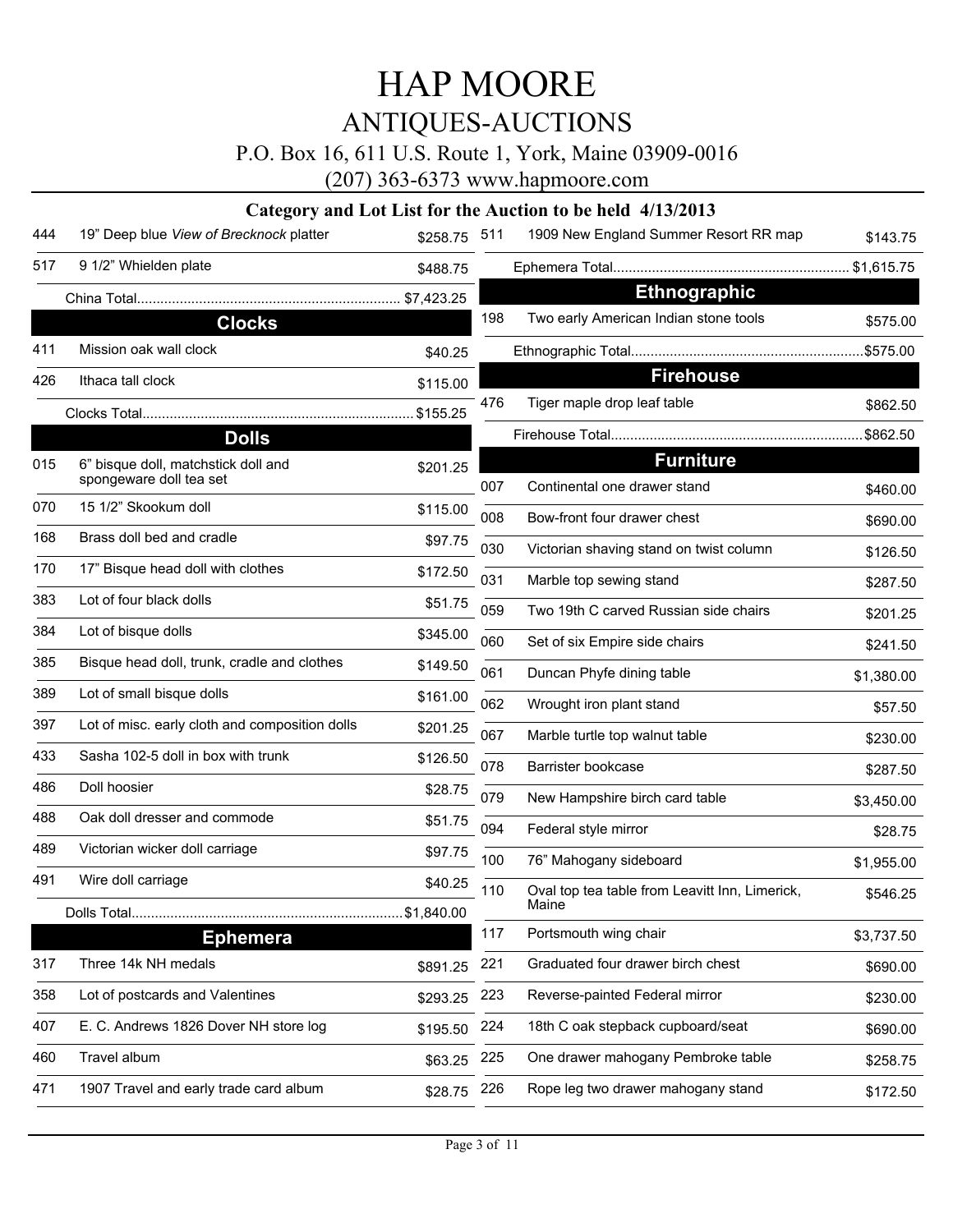### P.O. Box 16, 611 U.S. Route 1, York, Maine 03909-0016

(207) 363-6373 www.hapmoore.com

| 227 | One drawer 19th C stand with medial shelf                 | \$172.50   | 468 | Enameled Chinese Export game table                                  | \$57.50     |
|-----|-----------------------------------------------------------|------------|-----|---------------------------------------------------------------------|-------------|
| 228 | Sackback Windsor arm chair                                | \$287.50   | 477 | Set of five fiddle-back maple chairs                                | \$86.25     |
| 229 | Tripod mahogany candlestand                               | \$86.25    | 480 | Curly maple mirror                                                  | \$747.50    |
| 230 | 18th C banister-back side chair                           | \$402.50   | 481 | Three drawer 18th C pine chest                                      | \$201.25    |
| 231 | One drawer pine blanket chest                             | \$115.00   | 482 | Bracket base Chippendale blanket chest                              | \$287.50    |
| 232 | 17th C spindle back side chair                            | \$1,092.50 | 483 | One drawer blanket chest                                            | \$201.25    |
| 233 | Green thumb-back chair and cobbler's seat                 | \$51.75    | 484 | Three drawer curly maple stand                                      | \$230.00    |
| 236 | 19th C split column mirror with carved eagle<br>crest     | \$86.25    | 493 | Double pedestal mahogany dining table                               | \$115.00    |
| 260 | Bamboo easel and bookshelf                                | \$57.50    | 505 | Mahogany shaped side shelf                                          | \$603.75    |
| 283 | Set of seven C.1900 yoke-back dining chairs               | \$362.25   | 514 | Pair of brass beds                                                  | \$517.50    |
| 284 | Three part overmantle mirror                              | \$57.50    |     |                                                                     | \$38,387.00 |
| 294 | Inlaid mahogany writing desk                              | \$431.25   | 005 | General                                                             |             |
| 296 | Barrister three part bookcase                             | \$247.25   |     | 15" Japanese vase, 7 1//2" Imari bowl and<br>Capodimonte bureau set | \$97.75     |
| 298 | Graduated mahogany four drawer chest                      | \$891.25   | 012 | Basket of woodenware, tinware and<br>kaleidoscope                   | \$57.50     |
| 302 | Set of five birdseye maple side chairs                    | \$57.50    | 013 | Two Hingham (MA) buckets                                            | \$109.25    |
| 303 | Tiger maple lyre base card table                          | \$1,150.00 | 019 | Southwest Indian 10" basket                                         | \$28.75     |
| 304 | One drawer grain-painted stand                            | \$690.00   | 020 | Large lot of early eyeglasses                                       | \$350.75    |
| 306 | Inlaid 54" mahogany dining table with seven<br>13" leaves | \$115.00   | 021 | Lot of corkscrews                                                   | \$373.75    |
| 307 | Portsmouth 18th C. banister-back armchair                 | \$3,680.00 | 025 | Pair of early spurs                                                 | \$74.75     |
| 308 | Judkins and Senter Federal mahogany card                  | \$7,015.00 | 026 | Malt Whiskey bottle                                                 | \$11.50     |
|     | table                                                     |            | 027 | Cine - Kodak Model BB camera                                        | \$74.75     |
| 309 | 35" X 27" turned leg mahogany 19th C table                | \$258.75   | 029 | Horse-decorated 19th C doll's chair                                 | \$373.75    |
| 310 | Forty -five drawer standing oak file                      | \$1,150.00 | 032 | Two bisque head dolls                                               | \$287.50    |
| 311 | Eleven drawer oak standing file                           | \$431.25   | 065 | Two 19th C copper pots and 30" tin tray                             | \$51.75     |
| 337 | Victorian rope-twist rocker                               | \$126.50   | 068 | 29 in. Ethan Allen running horse weathervane                        | \$1,610.00  |
| 423 | Needlepoint upholstered bench                             | \$51.75    | 071 | Lot of kitchen metalware                                            | \$103.50    |
| 431 | 24-drawer utility chest                                   | \$149.50   | 072 | Lot of butter prints and woodenware                                 | \$51.75     |
| 437 | Round oak china cabinet                                   | \$316.25   | 074 | H&B Indian SAGW and Gould Syrup bottles                             | \$63.25     |
| 438 | 48" Round oak table with talon feet                       | \$86.25    |     |                                                                     |             |
|     |                                                           |            |     |                                                                     |             |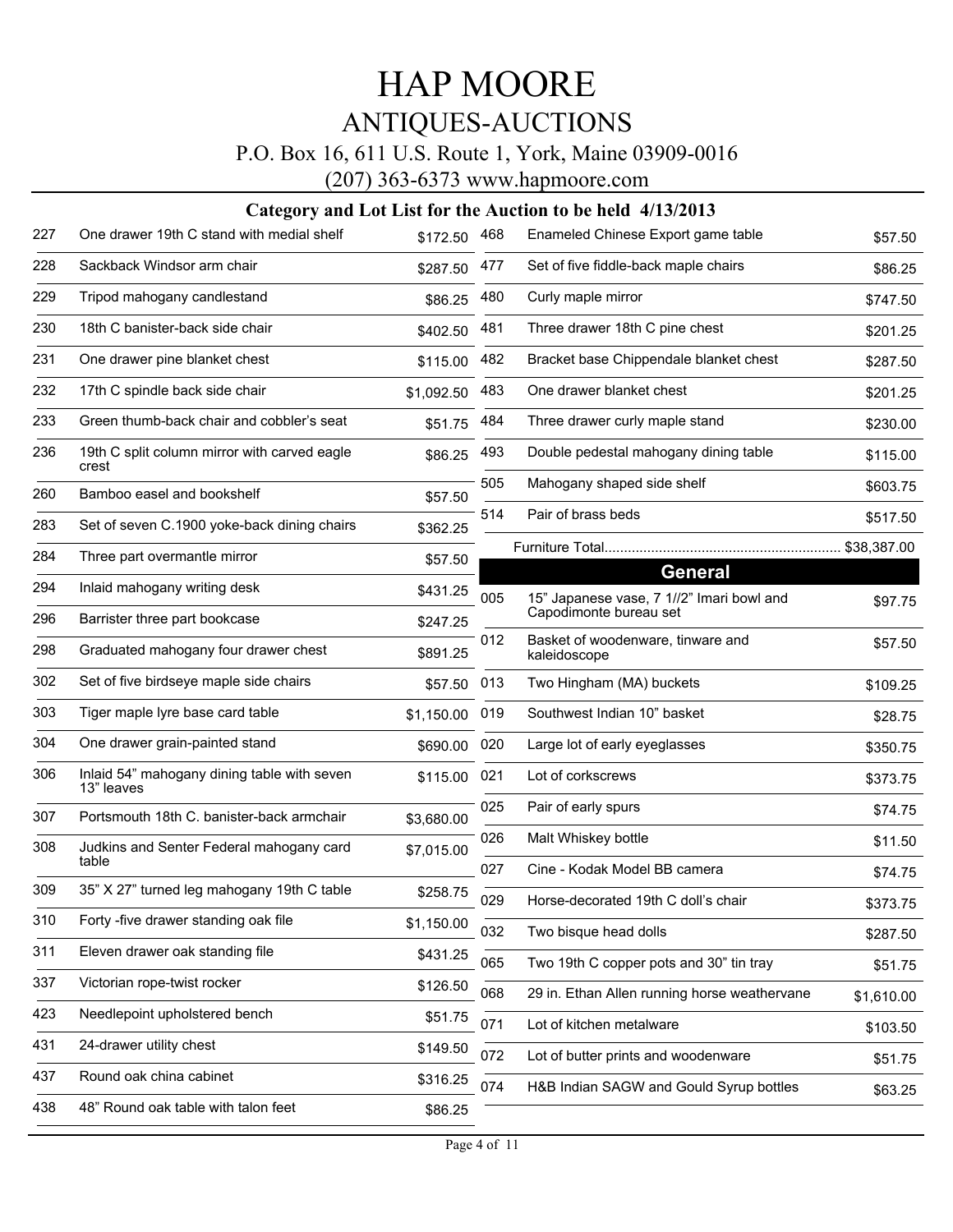### P.O. Box 16, 611 U.S. Route 1, York, Maine 03909-0016

(207) 363-6373 www.hapmoore.com

| 077 | 19th C carved and decorated rocking horse            | \$977.50 | 219 | Lot of misc, men's and ladies' accessories          | \$149.50 |
|-----|------------------------------------------------------|----------|-----|-----------------------------------------------------|----------|
| 080 | Silhouette owl weathervane                           | \$97.75  | 234 | Lot of 19th C N.H. political ribbons and<br>medals  | \$345.00 |
| 082 | Starrett Patent iron duck meat press                 | \$28.75  | 261 | Late 19th c. Clark's Mills (ME) road sign           | \$258.75 |
| 085 | Iron frog and early pine pencil box                  | \$57.50  | 285 | Old Ironsides model                                 | \$11.50  |
| 087 | Frog-foot bronze bowl                                | \$86.25  | 289 | W. Ketzler carved eagle                             | \$258.75 |
| 095 | Lot of 1950's Boy Scout bandanas                     | \$120.75 | 297 | Jerez, Spain sherry wine cask and spigot            | \$57.50  |
| 096 | 9" Early Chinese figural bronze bowl                 | \$575.00 | 305 | 19th C. paint-decorated child's sleigh              | \$402.50 |
| 098 | Pair of white Staffordshire 6" dogs                  | \$97.75  | 339 | Large lot of men's and ladies' hats                 | \$172.50 |
| 105 | Six mixed metal walking sticks                       | \$603.75 | 341 | Wooden sign: WELIKEIT                               | \$258.75 |
| 112 | Three vintage Mass. lightship models                 | \$603.75 | 342 | Early 19th C. sled in blue paint                    | \$86.25  |
| 113 | Lot of three early patent sewing machines            | \$115.00 | 347 | Large lot of bells                                  | \$287.50 |
| 114 | Edison Gem cylinder player phonograph                | \$230.00 | 364 | Lot of hankies and ladies' accessories              | \$120.75 |
| 115 | Edison Standard Model H cylinder<br>phonograph       | \$460.00 | 365 | Three pairs early Tubbs snowshoes                   | \$143.75 |
| 116 | Edison Standard Model H Cylinder                     | \$287.50 | 367 | Six crickets                                        | \$155.25 |
|     | phonograph                                           |          | 390 | Lot of household metallic tools                     | \$126.50 |
| 122 | Openwork-carved tramp art covered box                | \$115.00 | 392 | Lot of early wooden and iron fireplace items        |          |
| 123 | Horn-spindled basket                                 | \$51.75  |     |                                                     | \$97.75  |
| 124 | Maine Indian basket                                  | \$74.75  | 393 | Cast iron architectural lantern and finial          | \$28.75  |
| 126 | Pairpoint putti-footed compote                       | \$488.75 | 394 | 19th C Dome top memory box                          | \$11.50  |
| 132 | Ridgeway, Theater Printing House blue                | \$258.75 | 395 | Large lot of misc. miniatures                       | \$103.50 |
|     | transfer platter                                     |          | 396 | 2 1/2" X 2 1/2" cast iron house still bank          | \$40.25  |
| 150 | 42" Three-masted sailboat model                      | \$80.50  | 398 | Lot of marbles                                      | \$143.75 |
| 151 | Two plated castor sets                               | \$40.25  | 401 | 18th C Hetchell                                     | \$155.25 |
| 166 | 18 1/2" 1913 Austin Productions Town Crier<br>figure | \$23.00  | 402 | Small lot of Halloween items                        | \$120.75 |
| 171 | Large woodenware lot                                 | \$230.00 | 406 | Large lot of desk, household and wall hung<br>items | \$126.50 |
| 183 | 1916 I.C.A.A.A. bronze trophy depicting<br>athelete  | \$28.75  | 409 | Cir. 1900 Brass coat and hat rack                   | \$235.75 |
| 185 | Three lustre pitchers                                | \$28.75  | 410 | Pair of Bavarian bisque figures                     | \$28.75  |
| 194 | Lot of misc. household metalware                     | \$172.50 | 414 | Vintage picnic outfit and boxes                     | \$149.50 |
| 197 | Lot with banded yellow-ware, Sandwich glass,<br>etc. | \$132.25 | 420 | Inlaid trinket box                                  | \$97.75  |
|     |                                                      |          |     |                                                     |          |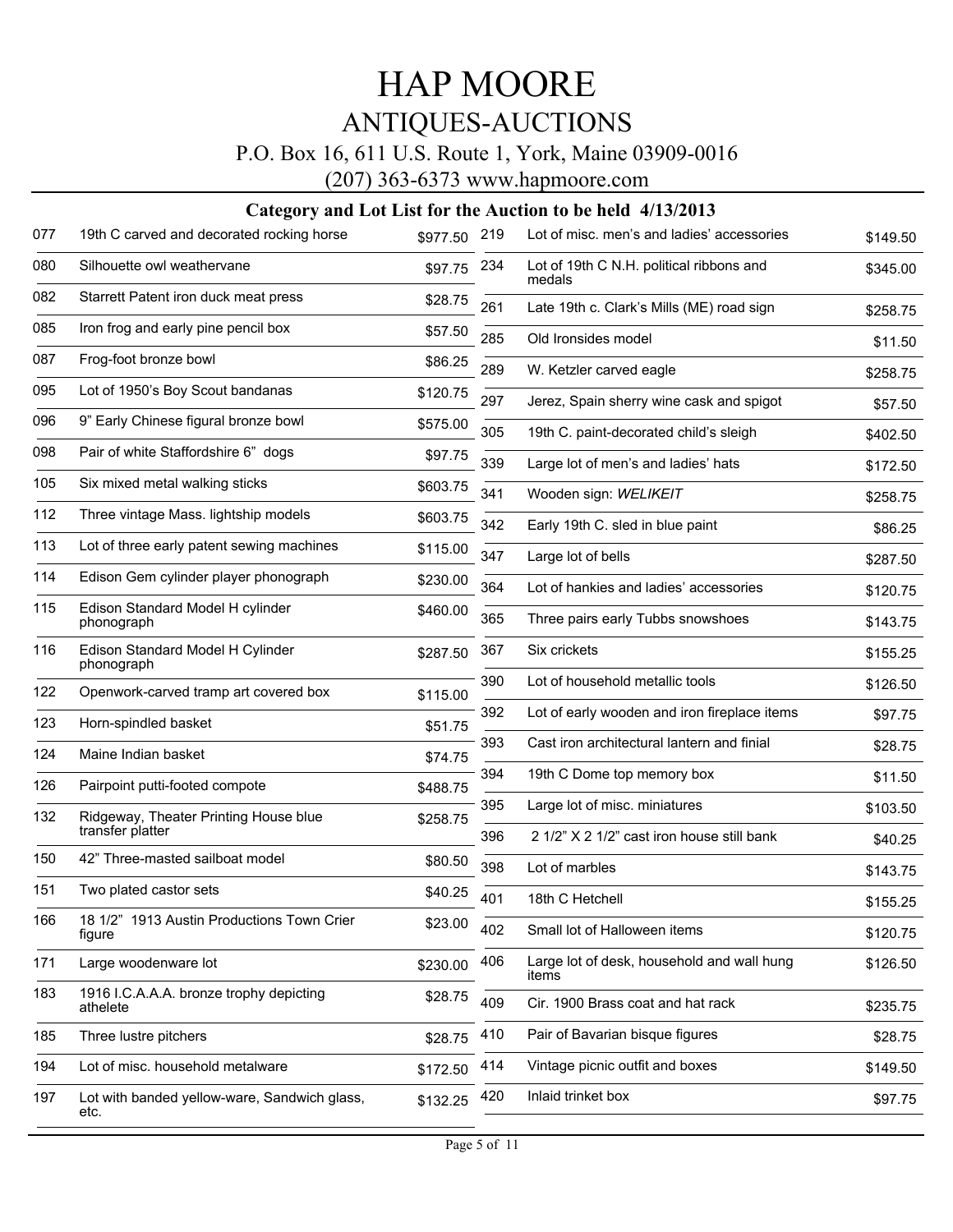### P.O. Box 16, 611 U.S. Route 1, York, Maine 03909-0016

(207) 363-6373 www.hapmoore.com

| 430 | Large lot of salt and pepper shakers              | \$51.75 143 |     | Lot of assorted green Heisey glass      | \$115.00   |
|-----|---------------------------------------------------|-------------|-----|-----------------------------------------|------------|
| 434 | Two 14 1/2" Famille Verte Asian chargers          | \$776.25    | 144 | Large lot of Heisey tumblers            | \$189.75   |
| 449 | Carved Asian ivory pill box                       | \$28.75     | 145 | Lot of Heisey tulip dishes and stemware | \$28.75    |
| 451 | Lot of 10 20th C cameras and accessories          | \$287.50    | 146 | 7 3/4" Steuben bowl                     | \$57.50    |
| 453 | Israel Trask 11" pewter coffee pot                | \$805.00    | 147 | Lot of Heisey bowls                     | \$28.75    |
| 469 | Early Underwood and later Royal typwriters        | \$40.25     | 148 | Lot of Heisey bowls and compotes        | \$74.75    |
| 470 | Early Oliver and Blickensderfer typewriters       | \$115.00    | 149 | Large lot of misc. Heisey glass         | \$126.50   |
| 475 | York Beach bathing suit advisory sign             | \$1,955.00  | 152 | Three Heisey compotes                   | \$126.50   |
| 496 | Carved and gilded Thai panel                      | \$172.50    | 153 | Heisey covered dish                     | \$28.75    |
| 497 | Pair of 18th C Carved foo dogs                    | \$115.00    | 154 | Lot of Heisey dishes and vases          | \$28.75    |
| 498 | Carved Japanese wood panel with foo lions         | \$230.00    | 155 | Heisey covered butter and large vases   | \$80.50    |
| 502 | Diorama of 1884 ship, San Jose De Mataro          | \$172.50    | 156 | Lot of Heisey bowls                     | \$74.75    |
| 504 | 1857 Glass jewelry box                            | \$230.00    | 157 | Lot of Heisey stemware                  | \$11.50    |
| 506 | Wilder stick barometer                            | \$690.00    | 158 | Lot of Heisey stemware and punch cups   | \$11.50    |
| 507 | Pair of lemon top andirons                        | \$316.25    | 165 | Lot of Heisey pitchers and cracker jars | \$235.75   |
| 508 | Cello maker's template                            | \$184.00    | 167 | Lot of misc. blown and pressed glass    | \$155.25   |
|     |                                                   |             | 179 | 8" Green chestnut bottle                | \$517.50   |
|     | <b>Glass</b>                                      |             | 181 | Willington Glass Co 9" Liberty flask    | \$661.25   |
| 016 | Blue Victorian epergne and covered cheese<br>dish | \$143.75    | 182 | Lot of Dover, NH soda and other bottles | \$5.75     |
| 073 | Two etched 1805 decanters                         | \$603.75    | 187 | 10" Blown green gin bottle              | \$40.25    |
| 081 | Silver overlay cranberry cologne                  | \$115.00    | 286 | Lot of Sandwich and other flint glass   | \$74.75    |
| 092 | Fluted ruby glass bowl                            | \$11.50     | 382 | Blue coinspot pitcher and glasses       | \$230.00   |
| 106 | 16 in.covered Bohemian glass jar                  | \$195.50    |     |                                         | \$4,703.50 |
| 109 | Blown glass clear pitcher with applied handle     | \$287.50    |     | <b>Jewelry</b>                          |            |
| 125 | Striped cranberry barber's bottle                 | \$155.25    | 054 | Lot of costume jewelry                  | \$184.00   |
| 127 | Four pieces of Victorian glass                    | \$57.50     | 055 | Lot of 10k, 14k and sterling jewelry    | \$546.25   |
| 138 | 14" daisy and button footed compote               | \$115.00    | 101 | Lot of costume jewelry                  | \$172.50   |
| 141 | Lot of gold-trimmed Heisey condiment dishes       | \$74.75     | 184 | 9 1/2" cut glass bowl                   | \$51.75    |
| 142 | Lot of assorted pink Heisey glassware             | \$40.25     | 202 | Lady's 14k ruby and diamond bracelet    | \$1,207.50 |
|     |                                                   |             |     |                                         |            |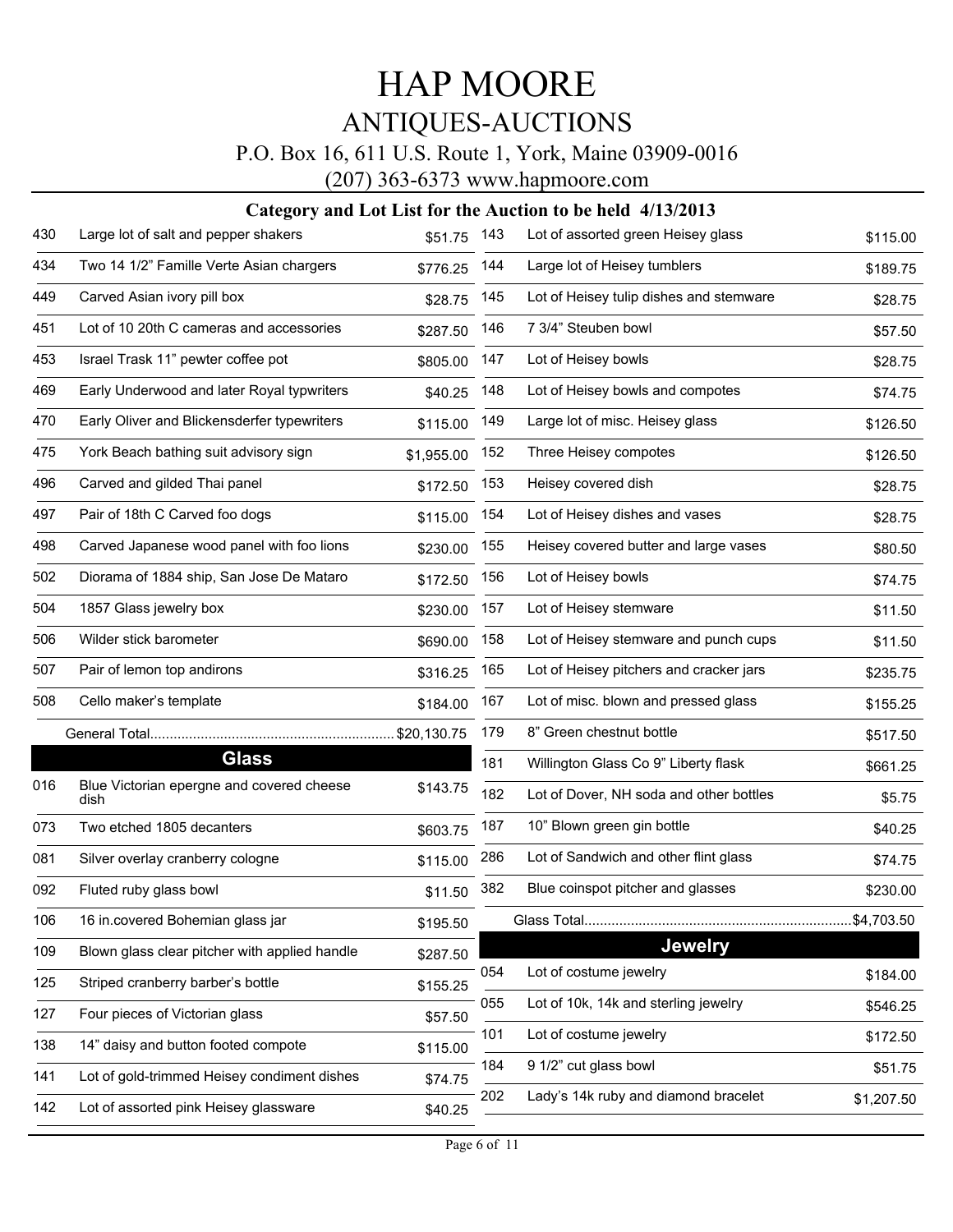### P.O. Box 16, 611 U.S. Route 1, York, Maine 03909-0016

(207) 363-6373 www.hapmoore.com

| 203 | Lady's 14k emerald and diamond ring                                            | \$747.50     | 386 | Large lot of costume jewelry                                     | \$172.50    |
|-----|--------------------------------------------------------------------------------|--------------|-----|------------------------------------------------------------------|-------------|
| 204 | Two 14K ruby and melee diamond rings                                           | \$356.50     | 387 | Lot of gold-filled pocket watches and costume<br>jewelry         | \$1,495.00  |
| 205 | 18K and platinum brooch                                                        | \$402.50     | 450 | Lot of mixed 10K gold and sterling jewelry                       | \$201.25    |
| 206 | 14K, Blue sapphire and melee diamond<br>brooch                                 | \$258.75     | 458 | 14k lady's dinner ring                                           | \$230.00    |
| 207 | 14k, Blue sapphire and melee diamond<br>bracelet                               | \$460.00     | 459 | 10k Lady's ring with black stone                                 | \$86.25     |
| 208 | 14k rope chain bracelet                                                        | \$310.50     | 515 | 18k S. N. Thomson, Roxbury pocket watch                          | \$2,300.00  |
| 209 | 14k, Diamond and blue sapphire earrings                                        | \$230.00     |     |                                                                  | \$19,843.25 |
| 210 | Three 14k sapphire, diamond and rubies rings                                   | \$690.00     | 004 | Lighting<br>Two brass candlesticks with reflectors               | \$28.75     |
| 211 | 18K and pearl bracelet                                                         | \$299.00     | 018 | Early pottery fat lamp                                           | \$40.25     |
| 212 | 18k Yacht Club brooch, 14K Sailboats brooch<br>and 14K nautical flags bracelet | \$1,236.25   | 028 | Lot of miniature glass lamps                                     | \$40.25     |
| 213 | Two 14k gold brooches                                                          | \$431.25     | 086 | Fancy Japanese bronze candlestick with<br>dragon                 | \$172.50    |
| 214 | Triple strand pearls and pearl earrings with<br>14k clasp                      | \$517.50     | 090 | 20" Figural bronze lamp                                          | \$2,415.00  |
| 215 | 14k aquamarine lady's ring                                                     | \$161.00     | 104 | Seven skater's and other lanterns                                | \$143.75    |
| 216 | Lot of misc. gold-filled and costume jewelry                                   | \$241.50     | 162 | Two Sandwich glass whale oil lamps                               | \$63.25     |
| 217 | Mixed gold jewelry lot                                                         | \$327.75     | 169 | Whale oil and camphene lamp                                      | \$80.50     |
| 218 | Lot of sterling jewelry including Jensen pin                                   | \$161.00     | 190 | Lot of three pressed glass and one French<br>ceramic table lamps | \$63.25     |
| 259 | Lot of 14k gold jewelry                                                        | \$718.75     | 345 | Landscape reverse-painted lamp shade                             | \$172.50    |
| 299 | Lot of costume jewelry and watches                                             | \$402.50     | 424 | Four tripod-based mahogany floor lamps                           | \$143.75    |
| 316 | Sterling ring, pin, two gold-filled pocket<br>watches, plated stop watch       | \$316.25     | 428 | Lot of utility and hand lanterns                                 | \$11.50     |
| 318 | 14k Waltham pocket watch and chain                                             | \$1,322.50   | 445 | Slag glass shade                                                 | \$51.75     |
| 375 | Three gold rings and gold pendant                                              | \$356.50     | 520 | Hanging red glass fixture                                        | \$86.25     |
| 376 | 14k Lady's gold and diamond ring                                               | \$316.25     |     |                                                                  |             |
| 377 | 18k Lady's diamond and sapphire ring                                           | \$948.75     |     | <b>Linens</b>                                                    |             |
| 378 | 14k Lady's crescent moon diamond brooch                                        | \$1,092.50   | 362 | Lot of linens                                                    | \$115.00    |
| 379 | 14k Lady's pearl, diamond and sapphire<br>brooch                               | \$230.00     |     | <b>Military</b>                                                  | \$115.00    |
| 380 | 14k Lady's diamond bar pin                                                     | \$460.00 235 |     | Lot of 19th C military medals and ribbons                        | \$2.30      |
| 381 | 14k lady's diamond ring                                                        | \$201.25     | 519 | Military wings and worker badge                                  | \$143.75    |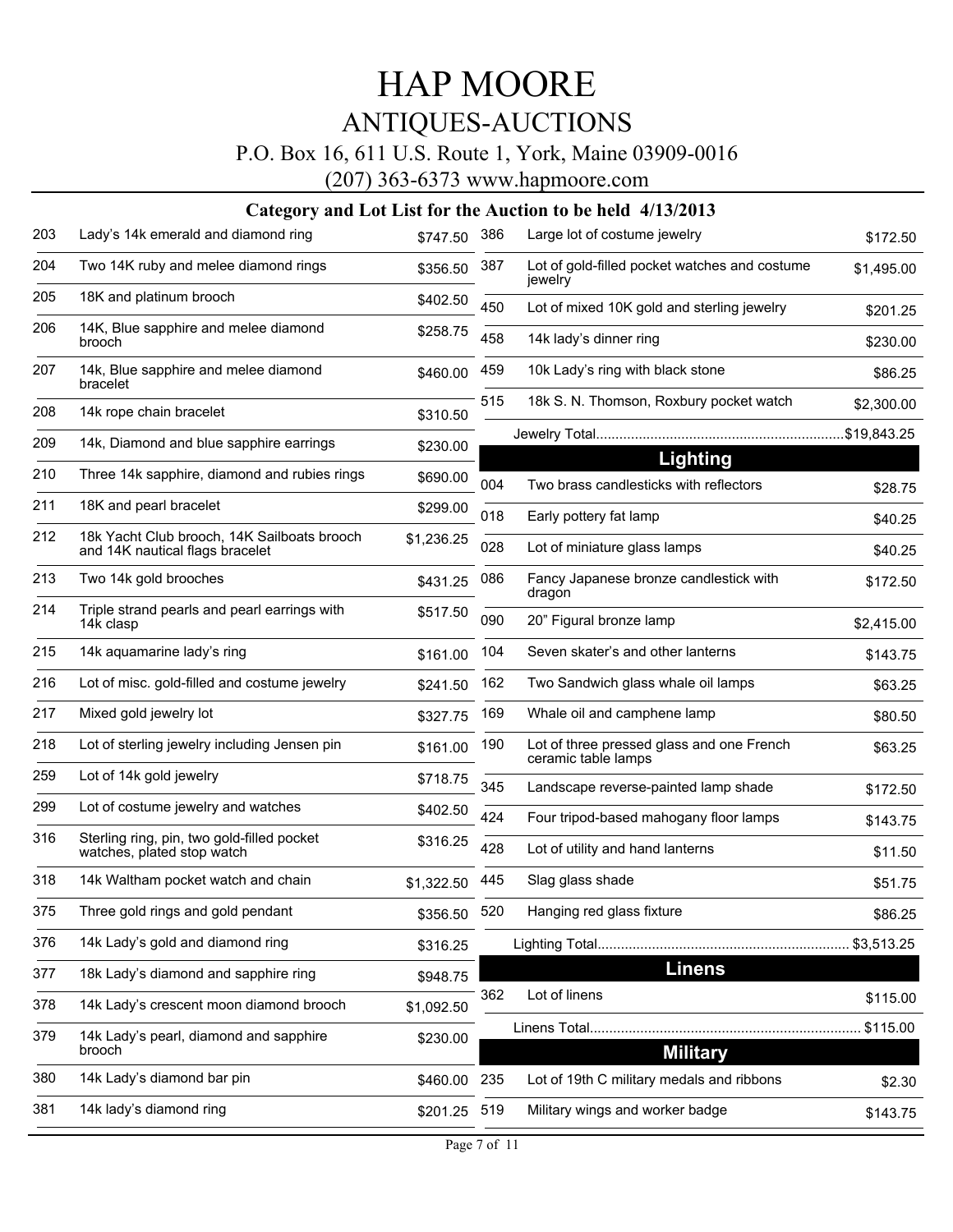### P.O. Box 16, 611 U.S. Route 1, York, Maine 03909-0016

(207) 363-6373 www.hapmoore.com

|     |                                                              |          | 357 | Lot of stereo views and viewers                                    | \$460.00   |
|-----|--------------------------------------------------------------|----------|-----|--------------------------------------------------------------------|------------|
|     | <b>Musical</b>                                               |          | 413 | Kodak Baby Brownie, #2 and #3 Brownie                              | \$28.75    |
| 083 | Silverplated cornet by Conn                                  | \$97.75  |     | cameras                                                            |            |
| 371 | Chautaugua roller organ and rolls                            | \$488.75 | 416 | Large lot of Dover family photographs                              | \$115.00   |
| 429 | Alto clainet                                                 | \$345.00 | 427 | Century large format camera                                        | \$172.50   |
|     |                                                              | \$931.50 | 452 | Folmer Graflex camera and accessories                              | \$143.75   |
|     | Photography                                                  |          | 461 | Large lot of old family photographs                                | \$97.75    |
| 024 | Photograph lot including encampment image<br>and 1776 buckle | \$143.75 | 462 | Lot of World's Fair, Cuban Embassy and<br>other photographs        | \$776.25   |
| 262 | Hasselblad 500C Camera, two lenses and<br>two backs          | \$747.50 | 463 | Lot of Civil War portrait CDV's including 3<br><b>Brady images</b> | \$632.50   |
| 263 | Super Kodak 620 camera (1938)                                | \$862.50 | 466 | Portrait daguerreotype of husband and wife                         | \$51.75    |
| 264 | Model 2000 Universal Studio Camera and<br>Console            | \$115.00 |     | <b>Pottery</b>                                                     |            |
| 266 | Adams retouching machine                                     | \$28.75  | 056 | 19th C Famille Verte vase                                          | \$1,351.25 |
| 267 | 1920's metallic Kodak advertising sign                       | \$115.00 | 057 | Pair of 7" early Famille Rose vases                                | \$2,990.00 |
| 268 | Wooden sign: Photographer                                    | \$28.75  | 058 | Two Chinese vases                                                  | \$40.25    |
| 269 | Bardwell Hollywood flood light and stand                     | \$143.75 | 107 | 10 in. flared Fulper vase                                          | \$115.00   |
| 270 | Three light stands                                           | \$57.50  | 108 | Majolica teapot and pitcher                                        | \$149.50   |
| 271 | Early Halldorson light box and Circle Stage<br>flood         | \$57.50  | 119 | Rockingham Pottery pitcher with dead game                          | \$40.25    |
| 272 | Graphic view camera on tripod                                | \$172.50 | 120 | Rockingham Pottery pitcher with tulips                             | \$40.25    |
| 273 | 25" Oval fancy gesso frame and two other<br>frames           | \$34.50  | 121 | 1882 Lamson & Swasey Portland Maine<br>decorated jug               | \$333.50   |
| 274 | Three ambrotypes in fancy thermoplastic<br>frames            | \$316.25 | 130 | Majolica corn pitcher                                              | \$23.00    |
| 276 | Crown Graphic camera and accessories                         | \$230.00 | 180 | 7" Marbelized Mocha pitcher                                        | \$1,955.00 |
| 277 | Two twin lens Rolleiflex cameras                             | \$201.25 |     | 189 Bulbous Blue Hill Pottery vase                                 | \$5.75     |
|     |                                                              |          | 275 | Two Weller and one Roseville vases                                 | \$132.25   |
| 278 | Nikon F and Nikkomat cameras and lenses                      | \$287.50 | 399 | Weller 10" jardiniere                                              | \$28.75    |
| 279 | B.&J. view camera and tripod                                 | \$287.50 | 422 | Two Persian pottery tiles                                          | \$51.75    |
| 281 | AGFA ANSCO wooden tripod                                     | \$40.25  | 474 | Pair of Rockwood bookends                                          |            |
| 282 | Lot of 1940"s U.S. Camera magazines                          | \$11.50  |     |                                                                    | \$287.50   |
| 350 | Lot of stereo views and viewers                              | \$230.00 |     |                                                                    | \$7,544.00 |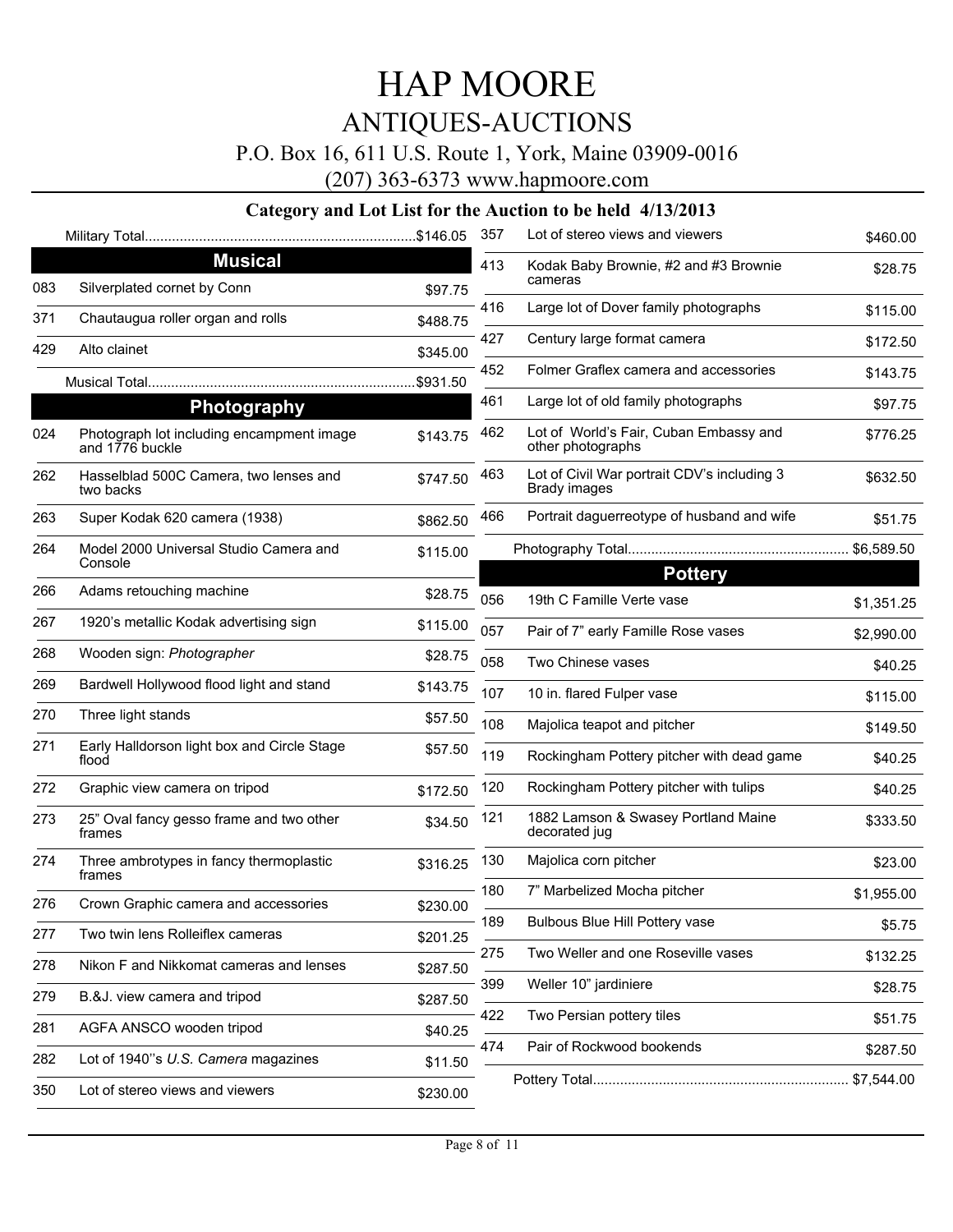### P.O. Box 16, 611 U.S. Route 1, York, Maine 03909-0016

(207) 363-6373 www.hapmoore.com

|     | ਤ<br>ູ<br><b>Rugs</b>                           |                | 118   | Lot of misc. sterling and coin flatware                      | \$776.25   |
|-----|-------------------------------------------------|----------------|-------|--------------------------------------------------------------|------------|
| 111 | 7'6" X 6'7" Hooked rug from Limerick, ME        | \$1,150.00 172 |       | Lot of sterling dresser items                                | \$488.75   |
| 293 | 10' 6" X 7'9" Heriz rug                         | \$1,035.00     | - 173 | Sterling and crystal inkwell                                 | \$373.75   |
| 319 | Green geometric hooked rug                      | \$356.50 238   |       | Lot of fancy sterling serving pieces                         | \$373.75   |
| 320 | Green hooked penny rug                          | \$143.75 239   |       | Lot of coin silver spoons                                    | \$287.50   |
| 321 | Halloween hooked rug                            | \$149.50       | 240   | Lot of misc. sterling flatware                               | \$684.25   |
| 322 | Cow and pig hooked rug                          | \$195.50 241   |       | Lot of sterling salts, peppers and picture                   | \$373.75   |
| 323 | Geometric and floral hooked rug                 | \$80.50        |       | frames                                                       |            |
| 324 | Salt box house hooked rug                       | \$97.75        | 242   | 10 1/4" Sterling tray and six nut dishes                     | \$322.00   |
| 325 | General store hooked rug                        | \$103.50       | 243   | Lot of sterling pitchers and other serving<br>pieces         | \$1,552.50 |
| 326 | Three brkn. glass pattern demilune hooked       | \$115.00       | 244   | Lot of small sterling accessories                            | \$747.50   |
|     | rugs and chair pad                              |                | 245   | <b>Bigelow sterling ladle</b>                                | \$207.00   |
| 327 | Lot of geometric hooked pads                    | \$97.75        | 247   | Lot of bone-handled and silver-plated utensils               | \$166.75   |
| 328 | Lot of fruit and floral hooked pads and pillows | \$28.75        |       | and serving spoons                                           |            |
| 329 | Two floral hooked rugs                          | \$316.25       | 248   | S. Kirk & Son set sterling flatware                          | \$2,846.25 |
| 330 | Squirrel hooked rug                             | \$172.50       | 300   | 13" sterling tray and 13" basin                              | \$1,121.25 |
| 331 | Three small village scene hooked rugs           | \$57.50        | 301   | 9" And 5" Tiffany bowls and two sterling salts               | \$805.00   |
| 332 | Geometric hooked rug                            | \$115.00       | 351   | Tiffany sterling cocktail shaker                             | \$1,178.75 |
| 333 | Three floral hooked rugs                        | \$97.75        | 352   | Lot of sterling spoons                                       | \$948.75   |
| 334 | Two geometrics, maple leaf and another rug      | \$74.75        | 353   | Lot of sterling spoons and flatware                          | \$1,265.00 |
| 335 | Large lot of unfinished hooked rugs             | \$143.75       | 354   | Lot of misc. sterling and plated flatware                    | \$776.25   |
| 336 | Large lot of braided rugs                       | \$74.75        | 374   | Lot of misc. sterling, coin and plated flatware              | \$494.50   |
| 355 | Cottage hooked rug                              | \$63.25        | 412   | 1909 Metlife Bldg. Tiffany sterling retractable<br>pencil    | \$143.75   |
| 356 | Cottage hooked rug                              | \$92.00 417    |       | Lot of G. Jensen and P. Hertz sterling                       | \$920.00   |
| 425 | 5'9" X 3'9" Caucasian scatter rug               | \$488.75       | 418   | tableware<br>Lot of misc. makers sterling spoons             |            |
|     |                                                 | \$5,249.75     |       |                                                              | \$632.50   |
|     | <b>Silver</b>                                   |                | 419   | Lot of misc. silver and silver-plated tableware<br>and boxes | \$264.50   |
| 014 | Lot of misc. sterling and Thai brooch           | \$218.50       | 472   | Lot of sterling candlesticks and table<br>accessories        | \$920.00   |
| 063 | 26" Sterling Industrial Peruana serving tray    | \$2,357.50     |       |                                                              |            |
| 064 | 25" R. & B. silver-plated fish platter          | \$86.25        |       |                                                              |            |